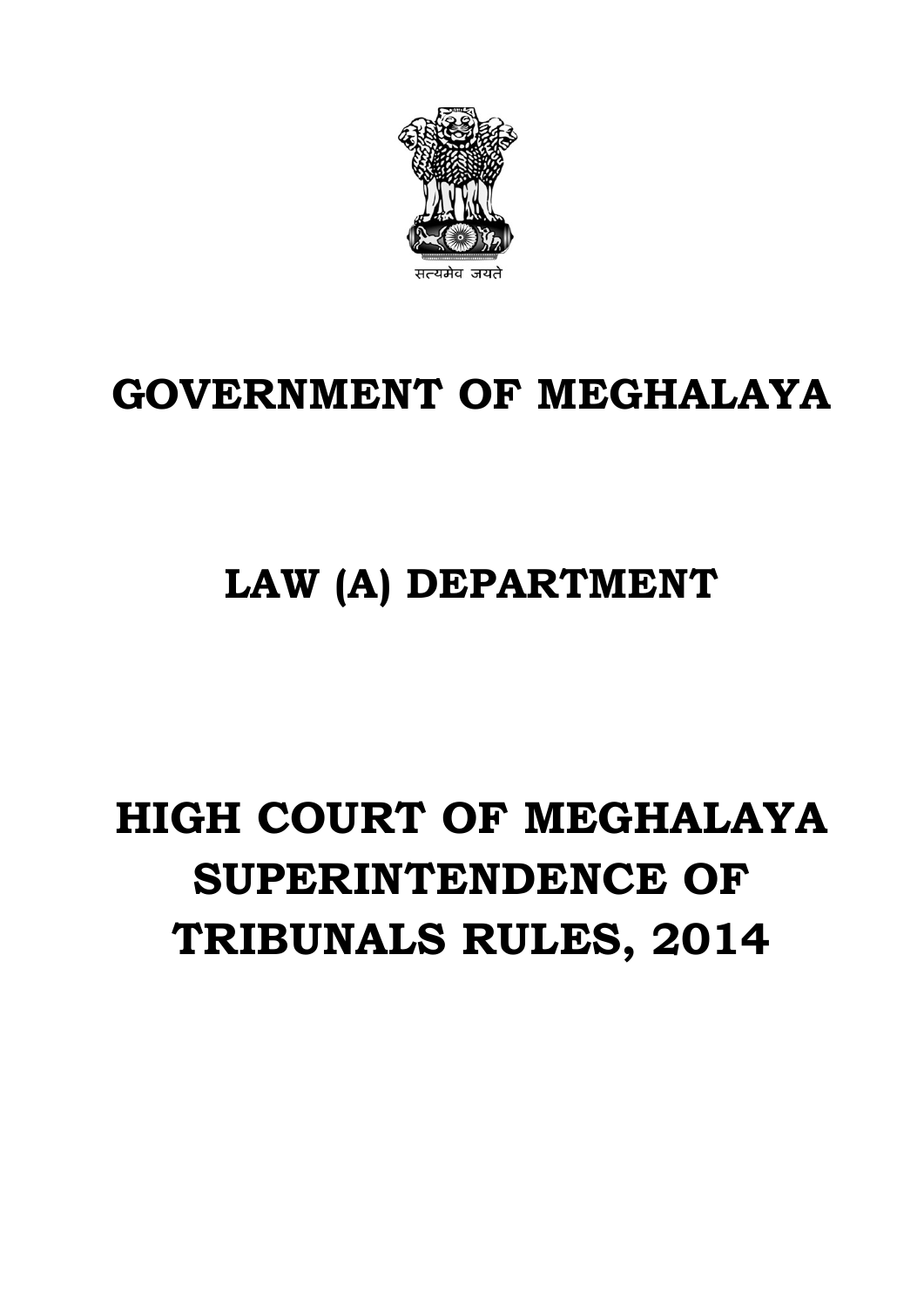Shillong, the 3<sup>rd</sup> February, 2014.

#### **HIGH COURT OF MEGHALAYA SUPERINTENDENCE OF TRIBUNALS RULES, 2014.**

**No. HCM.II/430/2013/278.** - In exercise of the powers conferred under clause (1) of Article 227 of the Constitution of India, the High Court of Meghalaya makes the following Rules –

1. Title – These Rules be called "The High Court of Meghalaya Superintendence of Tribunals Rules, 2014".

2. These Rules shall come into force with effect from the date the same are notified.

3. Definitions – In these Rules, unless the context otherwise requires,

(i) Portfolio Judge means, a Judge of the High Court placed in charge of the administration of the Court and the Revenue District in which a Tribunal is located or specially designated to be in charge of administration of any Tribunal or Tribunals.

(ii) "High Court" means the High Court of Meghalaya

(iii) "Tribunal" means Tribunals in the State of Meghalaya which are included in the schedule attached hereto and all other Tribunals over which the High Court has the power of superintendence under Article 227 of the Constitution of India, irrespective of their nomenclature, which may from time to time be included in the Schedule.

(iv) "Year" for the purpose of these Rules shall be the English Calendar Year.

4. Every Tribunal shall submit to the High Court returns in such forms as may be prescribed and submit such other particulars, as may be required, in relation to its function, as may be called for by the High Court.

5. Norms for disposal – For the purpose of efficient and speedy disposal of cases by the Tribunals, the High Court may from time to time notify the quantum of work to be given by a Tribunal and review the work turned out by the Tribunals periodically and issue necessary instructions to ensure compliance with the prescribed norms.